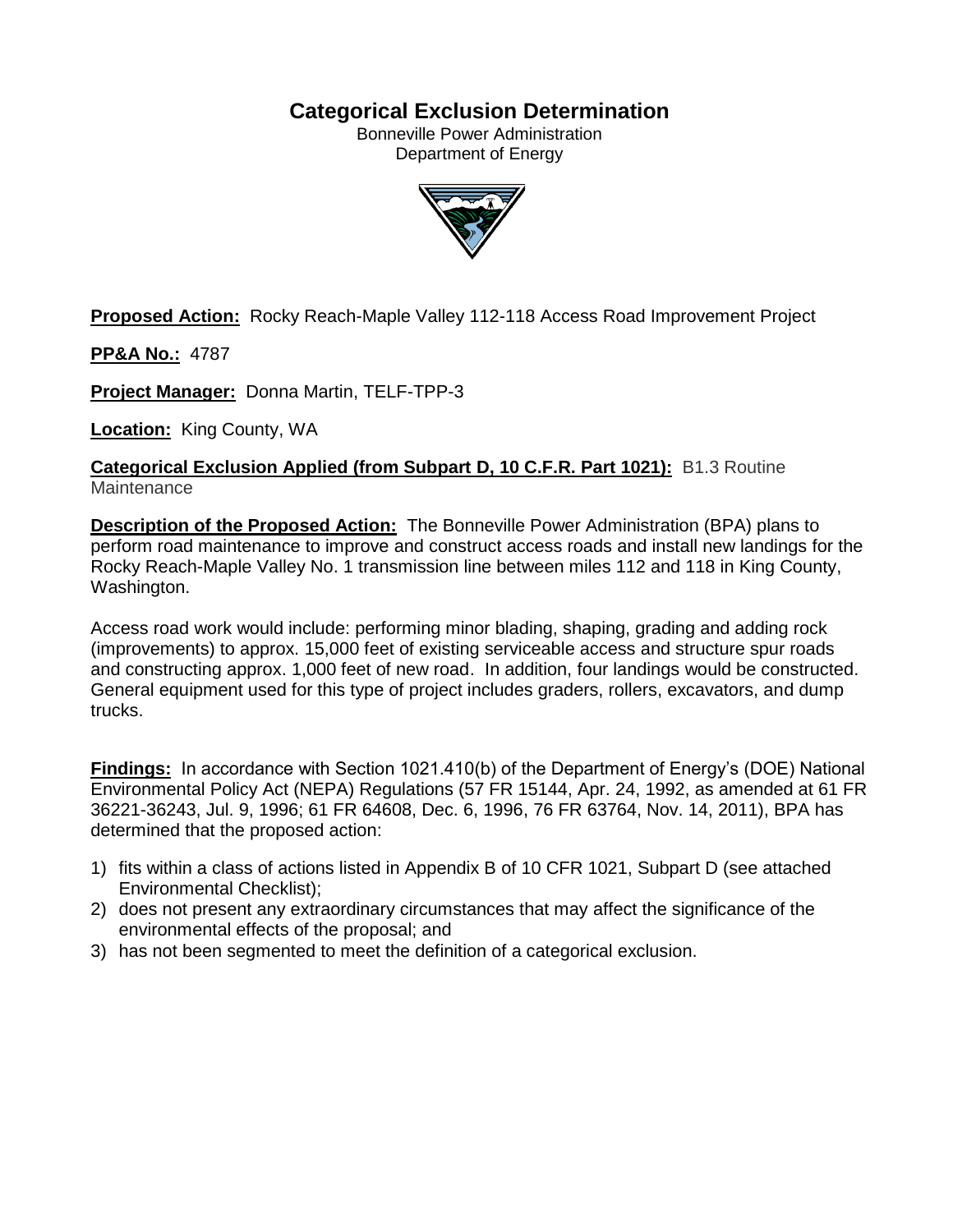Based on these determinations, BPA finds that the proposed action is categorically excluded from further NEPA review.

/s/ *Chad Browning* Chad Browning Environmental Scientist

Concur:

/s/ *Katey Grange* Date: *February 15, 2022* NEPA Compliance Officer

Attachment(s): Environmental Checklist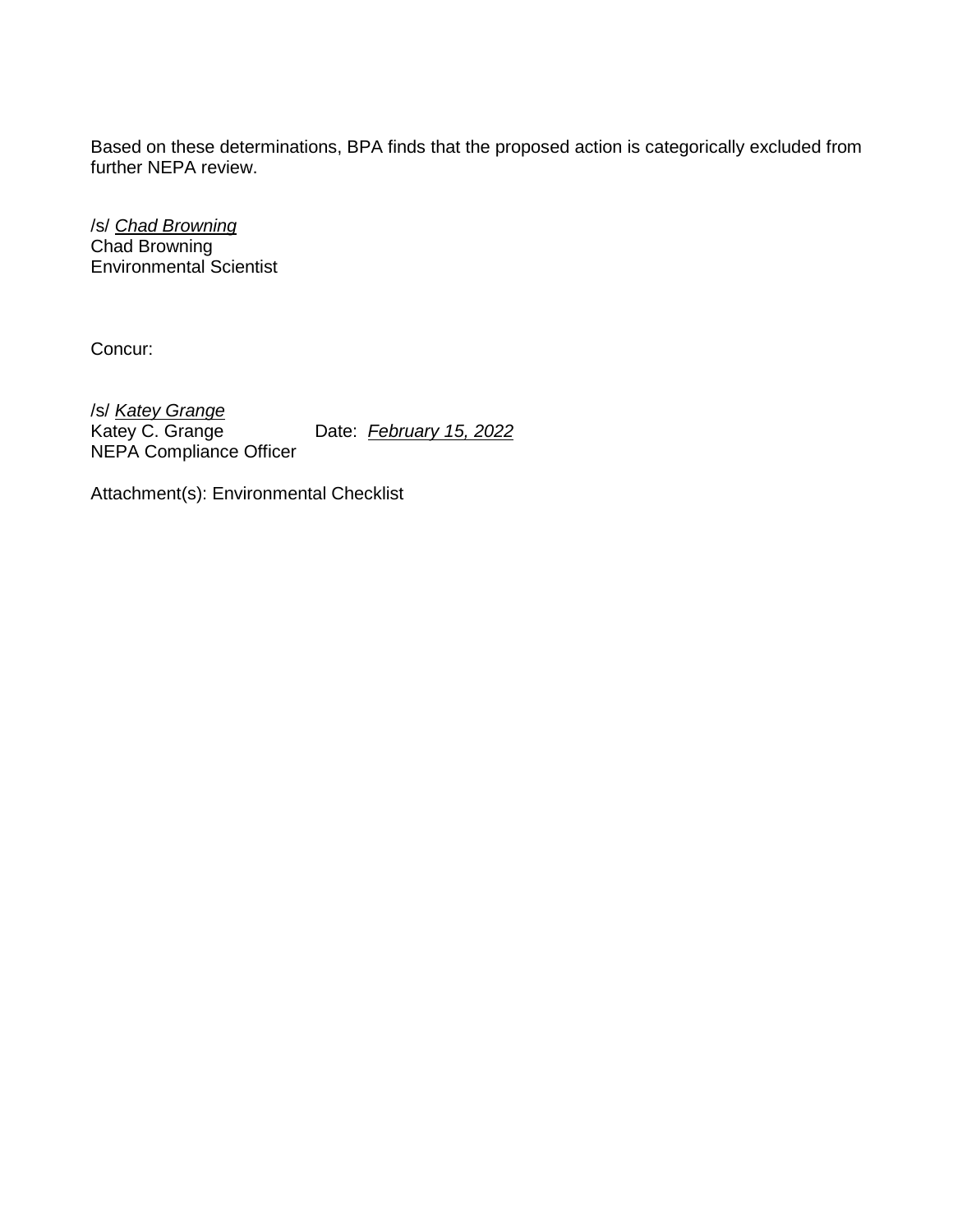# **Categorical Exclusion Environmental Checklist**

This checklist documents environmental considerations for the proposed project and explains why the project would not have the potential to cause significant impacts on environmentally sensitive resources and would meet other integral elements of the applied categorical exclusion.

## **Proposed Action:** Rocky Reach-Maple Valley 112-118 Access Road Improvement Project

## **Project Site Description**

Proposed maintenance activities are located within access roads and transmission line right-of-way for the Rocky Reach-Maple Valley No. 1 transmission line, between miles 112 and 118, southwest of Snoqualmie, WA. Elevation (above mean sea level) within the project area ranges from approximately 700 to 1800 feet. The project area is privately owned timber land and Washington State Dept. of Natural Resources land with BPA ROW easements for transmission lines and access roads. Land use in the surrounding area includes timber production and rural development.

# **Evaluation of Potential Impacts to Environmental Resources**

## **1. Historic and Cultural Resources**

Potential for Significance: No

Explanation: A survey of the project area was completed in May of 2021 by a BPA archaeologist and a report was sent to the Washington Department of Archaeology and Historic Preservation (DAHP) and affected Tribes. No cultural resources were identified during the survey. DAHP concurred with BPA's no adverse effect to historic properties determination on August 5, 2021. No Tribal response was received.

Note:

In the event any archaeological material is encountered during project activities, stop work in the vicinity and immediately notify the BPA environmental lead, archaeologist, and project manager; interested tribes; DAHP; and the appropriate local, state and Federal agencies. Implement reasonable measures to protect the discovery site, including any appropriate stabilization or covering. Take reasonable steps to ensure the confidentiality of the discovery site, including restricting access.

# **2. Geology and Soils**

Potential for Significance: No

Explanation: Access road construction would disturb approximately 16,000 linear feet at a width of 16 feet. BMPs would be used to prevent erosion and disturbed areas would be reseeded. No prime or unique farmlands would be affected.

## **3. Plants (including Federal/state special-status species and habitats)**

Potential for Significance: No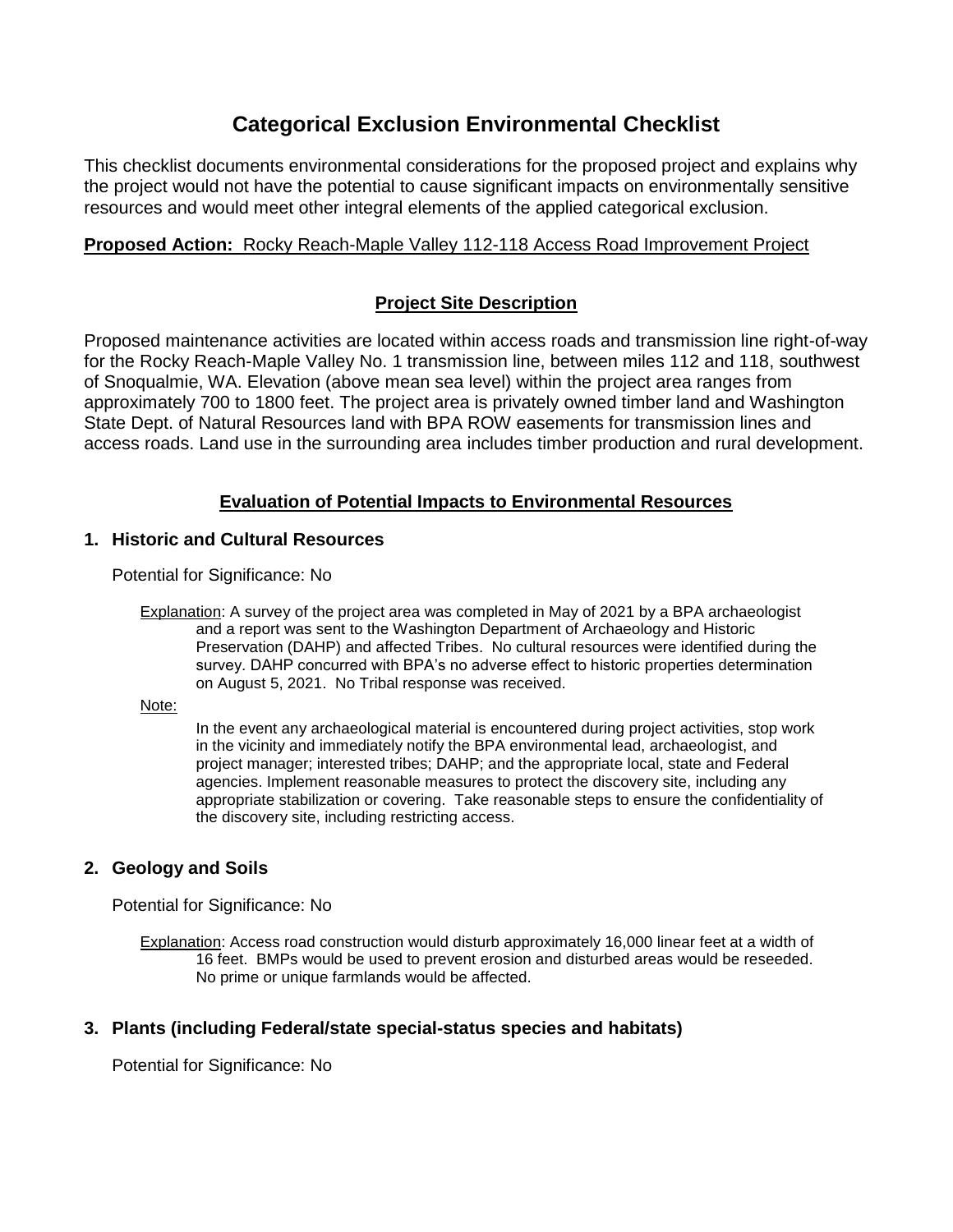Explanation: Vegetation removal would be limited to those within the immediate road bed. No Federal or state special-status plant species are recorded in the project area. Any disturbed areas outside the road bed would be reseeded.

#### **4. Wildlife (including Federal/state special-status species and habitats)**

Potential for Significance: No

Explanation: Wildlife in the area (small mammals, birds, etc.) may be disturbed by construction activities; however, the disturbance would be temporary and the surrounding landscape provides ample habitat and cover. No terrestrial federal or state special status wildlife species or habitats are recorded in the project area.

### **5. Water Bodies, Floodplains, and Fish (including Federal/state special-status species, ESUs, and habitats)**

Potential for Significance: No with Conditions

Explanation: Water bodies containing populations of bull trout, anadromous fish, or their critical habitat are located within the project area, however no in-water work is included as part of this project and buffer zones around water crossings would be established.

Additionally, construction Best Management Practices (BMPs) would be implemented throughout the project to ensure localized soil disturbance does not cause sedimentation issues for any waterway.

#### **6. Wetlands**

Potential for Significance: No

Explanation: No work would be conducted in wetland areas

#### **7. Groundwater and Aquifers**

Potential for Significance: No

Explanation: The proposed work is not anticipated to impact groundwater.

## **8. Land Use and Specially-Designated Areas**

Potential for Significance: No

**Explanation:** No change in land use and no specially designated areas identified.

## **9. Visual Quality**

Potential for Significance: No

Explanation: The new access roads would maintain a historical route of access. No substantial vegetation clearing would be required and would not visually change the character of the area.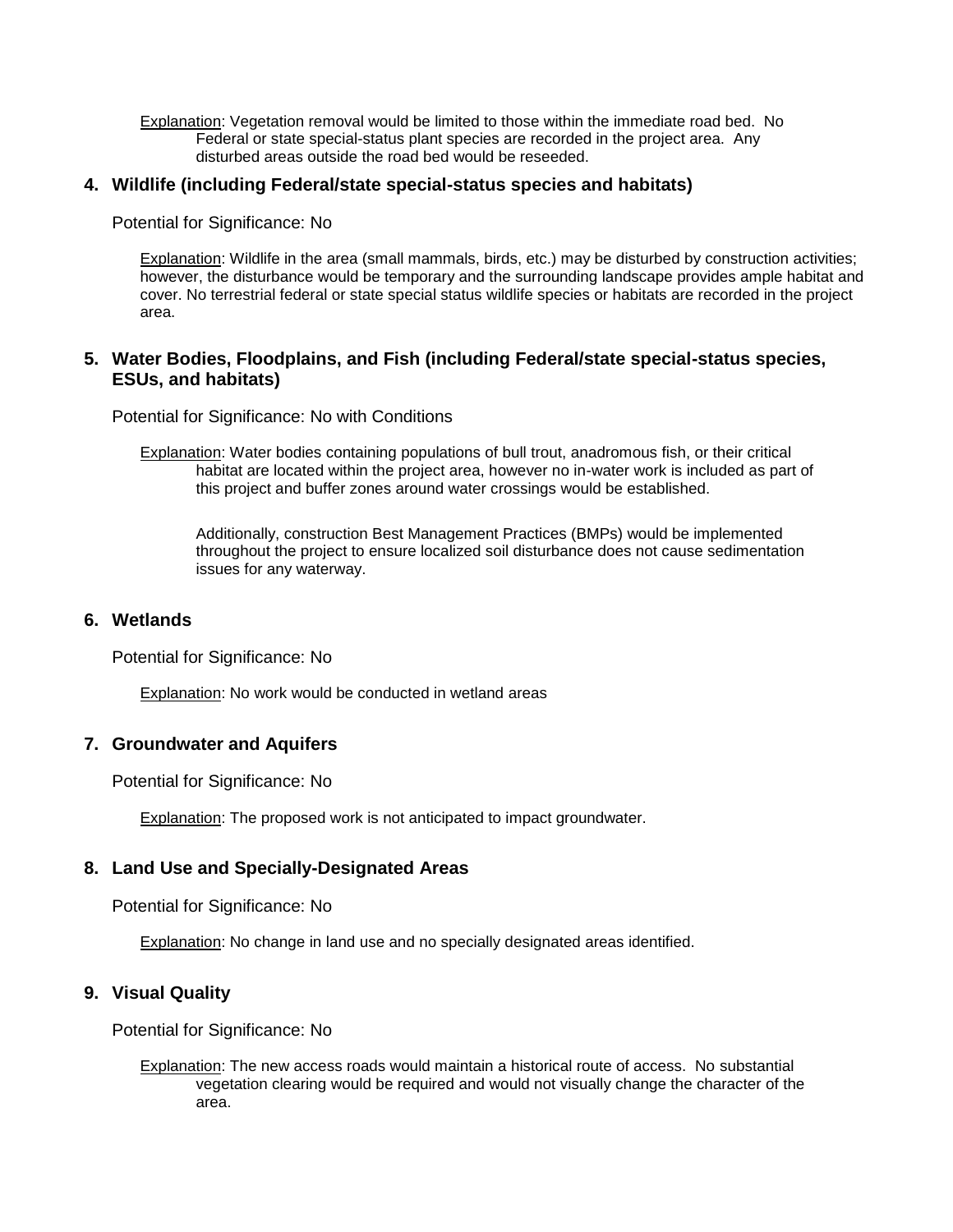#### **10. Air Quality**

Potential for Significance: No

Explanation: Any fugitive dust or similar air quality impacts during project implementation are expected to be temporary and minimal.

#### **11. Noise**

Potential for Significance: No

**Explanation:** Construction noise from typical utility line equipment would be temporary and localized.

#### **12. Human Health and Safety**

Potential for Significance: No

Explanation: Project activities would not impact human health or safety. In fact, the proposed action would help reduce outage times and maintain reliable power in the region.

#### **Evaluation of Other Integral Elements**

The proposed project would also meet conditions that are integral elements of the categorical exclusion. The project would not:

**Threaten a violation of applicable statutory, regulatory, or permit requirements for environment, safety, and health, or similar requirements of DOE or Executive Orders.**

Explanation: N/A.

**Require siting and construction or major expansion of waste storage, disposal, recovery, or treatment facilities (including incinerators) that are not otherwise categorically excluded.**

Explanation: N/A.

**Disturb hazardous substances, pollutants, contaminants, or CERCLA excluded petroleum and natural gas products that preexist in the environment such that there would be uncontrolled or unpermitted releases.**

Explanation: N/A.

**Involve genetically engineered organisms, synthetic biology, governmentally designated noxious weeds, or invasive species, unless the proposed activity would be contained or confined in a manner designed and operated to prevent**